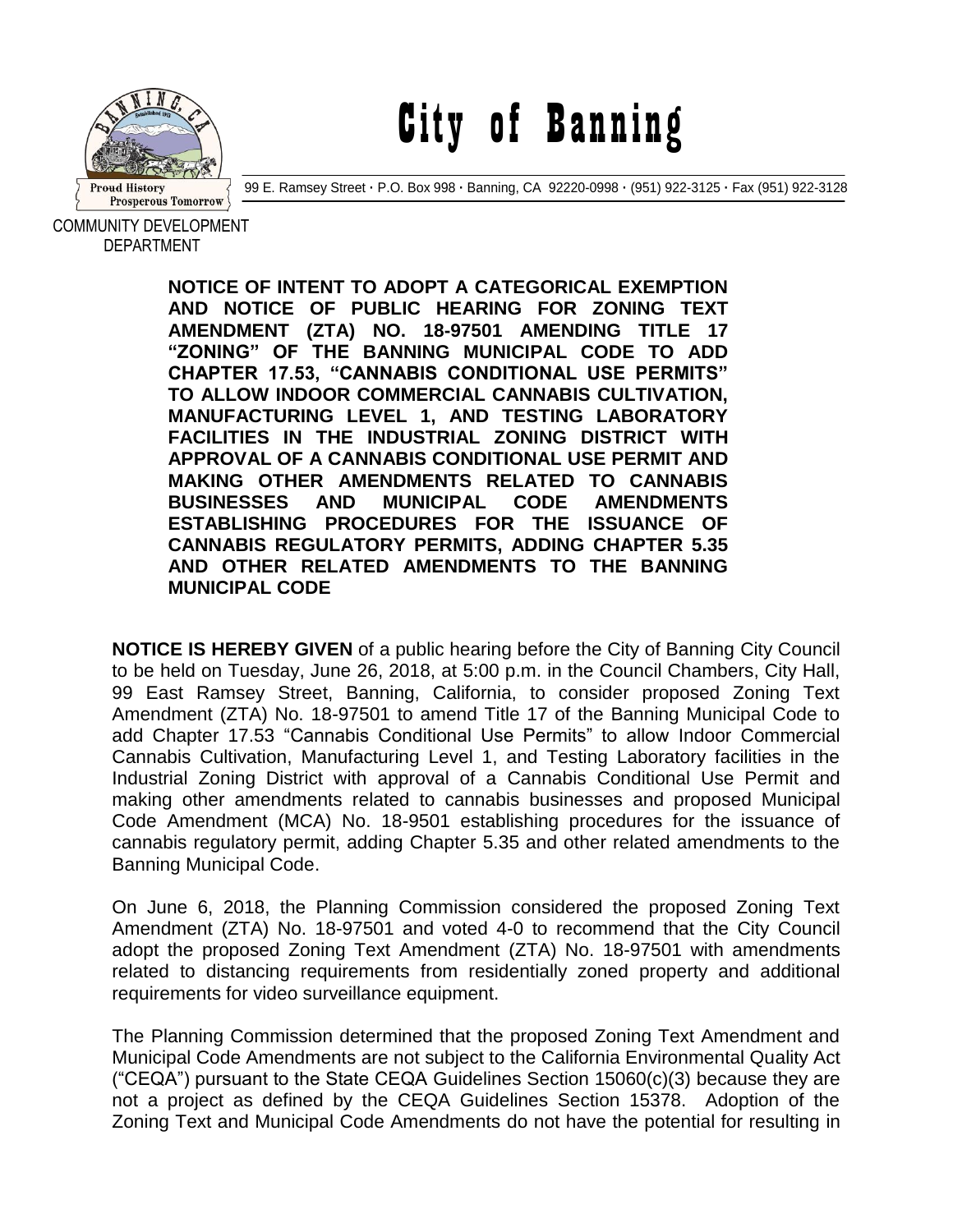either a direct physical change in the environment or a reasonably foreseeable indirect physical change in the environment. The Amendments are also exempt from review under the CEQA under State CEQA Guidelines Section 15061(b)(1) which exempts a project from CEQA if the project is exempt by statute. Business and Professions Code section 26055(h) provides that Division 13 (commencing with Section 21000) of the Public Resources Code does not apply to the adoption of an ordinance, rule, or regulation by a local jurisdiction that requires discretionary review and approval of permits, licenses, or other authorizations to engage in commercial cannabis activity. The proposed amendments provide that discretionary review for applications for cannabis conditional use permits will be required to include any applicable environmental review pursuant to Division 13 (commencing with Section 21000) of the Public Resources Code.

Information regarding the Categorical Exemption, Zoning Text Amendment, Municipal Code Amendment, and all relevant materials can be obtained by contacting the City's Community Development Department at (951) 922-3125, or by visiting the City Hall located at 99 East Ramsey Street, Banning during regular business hours. You may also go to the City of Banning website at http://www.ci.banning.ca.us/.

All parties interested in speaking either in support of or in opposition of this item are invited to attend the hearing, or to send their written comments to the Community Development Department, City of Banning at P.O. Box 998, Banning, California, 92220.

If you challenge any decision regarding the above proposal in court, you may be limited to raising only those issues you or someone else raised in written correspondence delivered to the City Clerk at, or prior to, the time the City Council makes its decision on the proposal; or, that you or someone else raised at the public hearing or in written correspondence delivered to the hearing body at, or prior to, the hearing (California Government Code, Section 65009).

BY ORDER OF THE COMMUNITY DEVELOPMENT DIRECTOR OF THE CITY OF BANNING, CALIFORNIA

Patty Nevins **Patty News** 2018 Community Development Director **Publish: June 15, 2018**